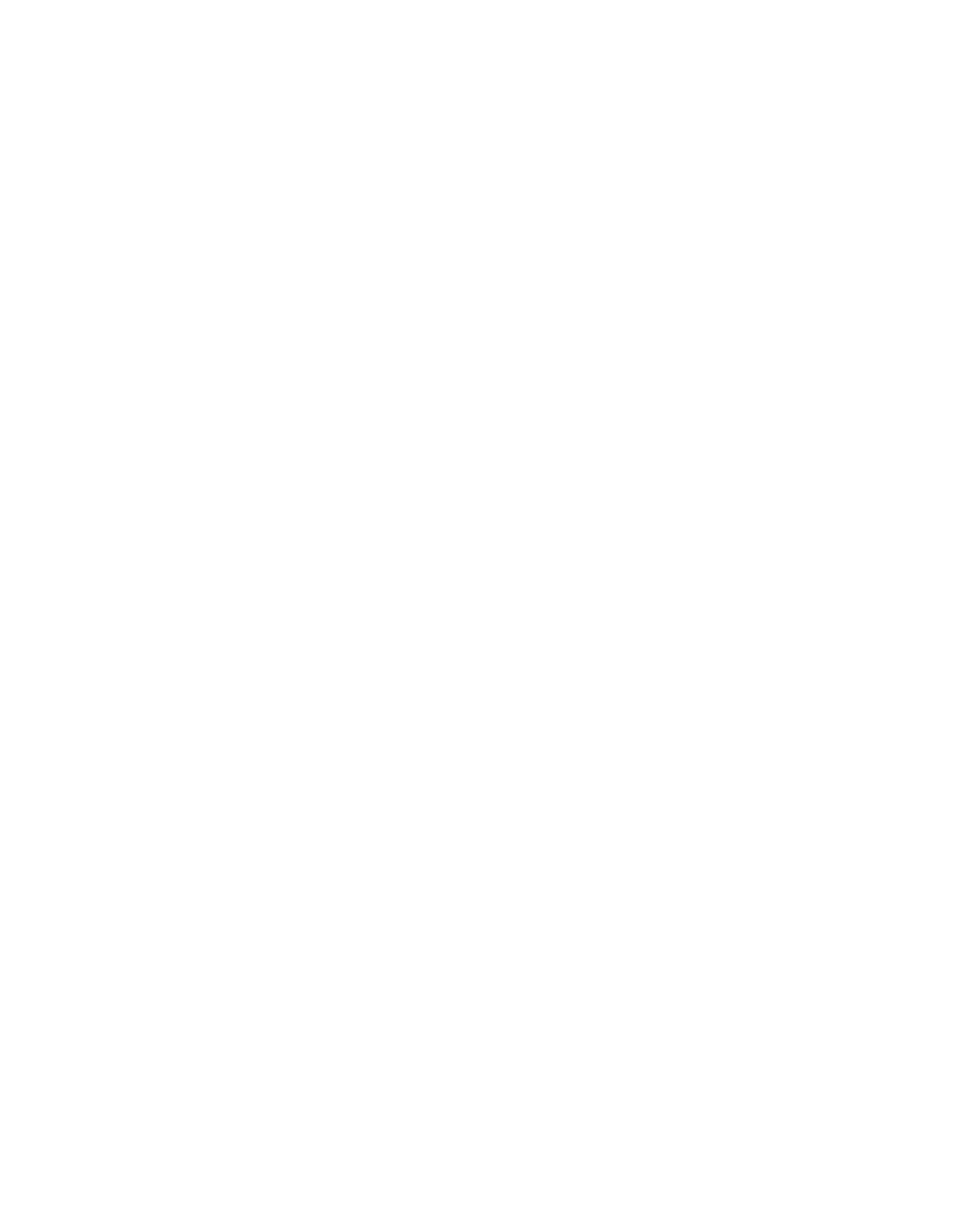**General Management Plan Summary Presentation**

# **Olympic National Park**

Washington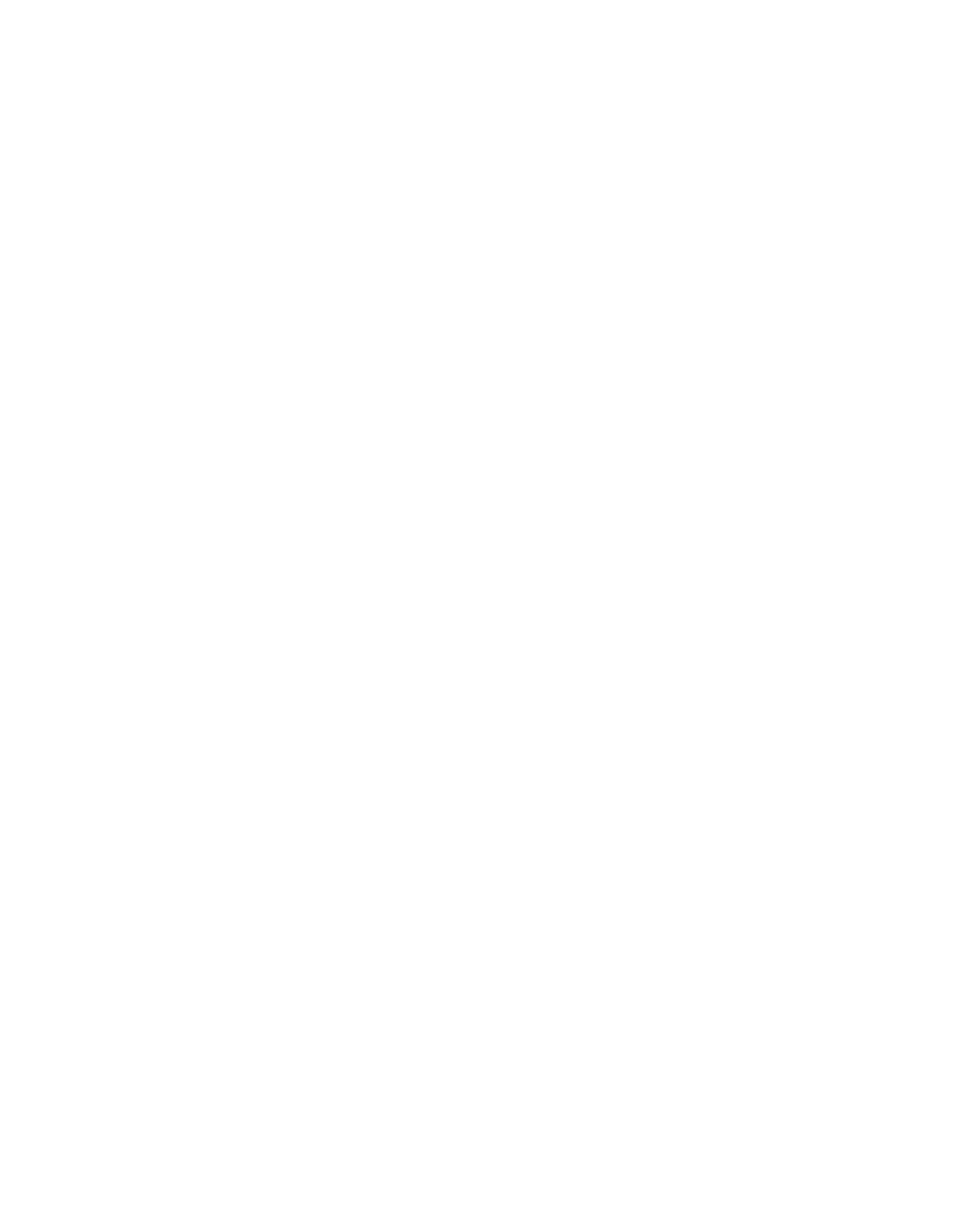Dear Friends and Neighbors of Olympic National Park:

This document, which is based on the park's 2008 *Final General Management Plan / Environmental Impact Statement*, is the approved plan for the future management of Olympic National Park. A copy of the *Final General Management Plan / Environmental Impact Statement* is included on a compact disc provided on the inside back cover of this document. Copies of the complete *Final General Management Plan / Environmental Impact Statement* also are available on the Olympic National Park website at www.nps.gov/olym.

I would like to take this opportunity to express my appreciation for your continued interest in, and care for, this very special national park. Your input and participation helped us develop a final plan that maintains a variety of recreational opportunities while continuing to preserve and protect the nationally significant natural and cultural resources of Olympic National Park. Please accept my sincere thanks for giving your time, ideas, and comments to shape the vision for the park's future. We look forward to seeing you at the park soon!

Sincerely,

Karen Gustin Superintendent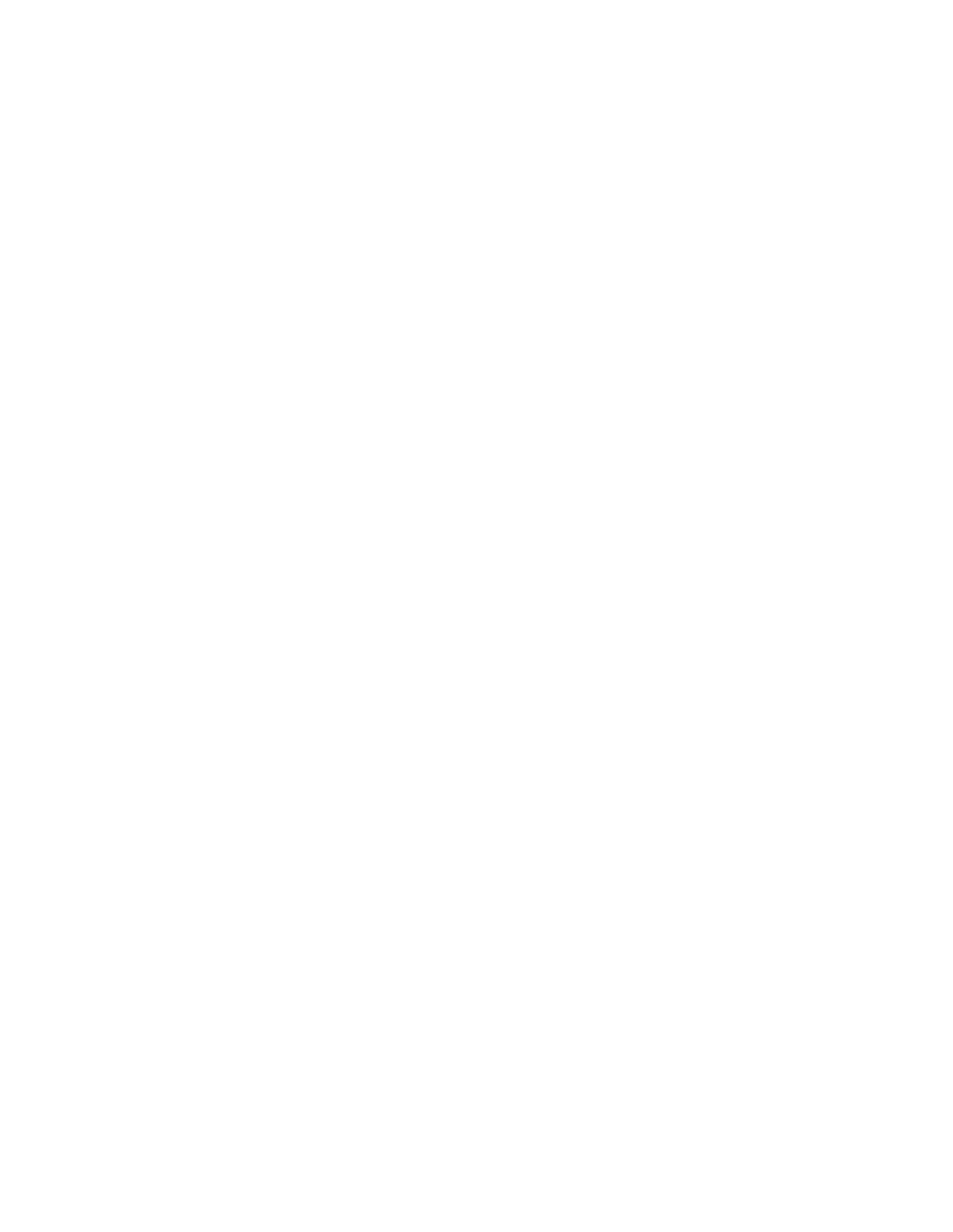## **CONTENTS**

### CHAPTER 1: INTRODUCTION

Introduction 3 Park Overview 3 Regional Context 5 Purpose of the Plan 6 Implementation of the Plan 7

Guidance for the Plan 8 Park Purpose and Significance 8 Laws, Regulations, and Servicewide Mandates and Policies 10 Federally Recognized Tribes 12 Parkwide Policies for Natural Resources 15 Parkwide Policies for Wilderness Resources 26 Parkwide Policies for Cultural Resources 28 Parkwide Policies for Visitor Use and Experience 33

#### CHAPTER 2: THE PLAN

The Plan 37 Access 39 Transit Systems 41 Park Facilities and Recreational Opportunities 41 Concession-operated Facilities 42 Trails 43 Partnerships and Coordination 44 Lands 44 Boundary Adjustments 44 Management Zoning 44 Wilderness Management 45 Cultural Resources 45 Wildlife 45 Management Zones 46 Boundary Adjustments 59 Visitor Use and User (Carrying) Capacity 81 User Capacities 81 Implementation 81 Mitigative Measures 83 Management and Protection of Natural Resources 83 Management and Protection of Wilderness Values 86 Management and Protection of Cultural Resources 87 Scenic Resources 90 Socioeconomic Environment 90 Sustainable Design and Aesthetics 90

Future Studies and Implementation Plans Needed 91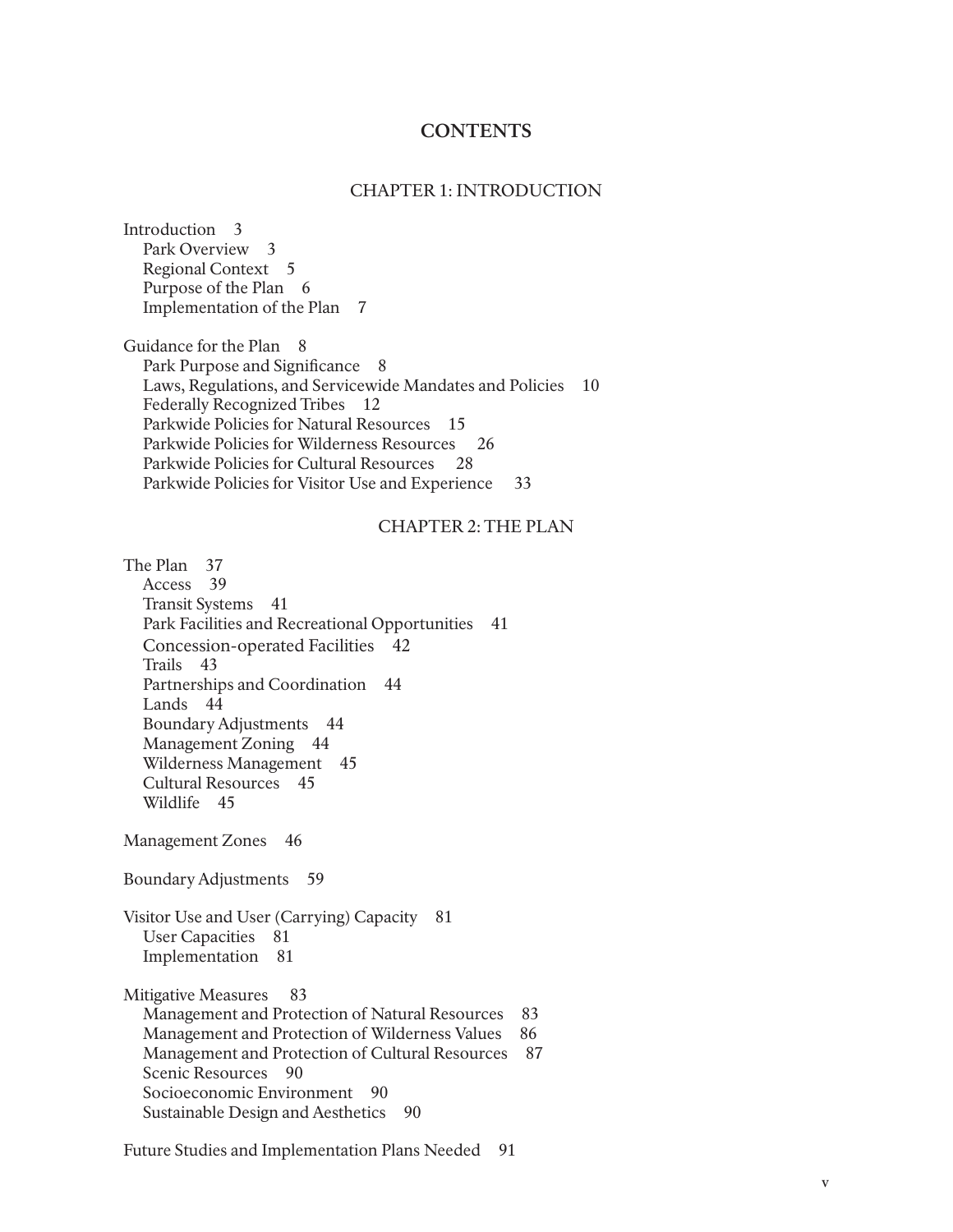**CONTENTS** 

#### CHAPTER 3: PARK RESOURCES

Park Resource Overview 95 Natural Resources 95 Air Quality 95 Geologic Processes 97 Hydrologic Systems 98 Intertidal Areas 100 Soils 101 Vegetation 101 Fish and Wildlife 103 Special Status Fish and Wildlife 108 Wilderness Values 113 The Wilderness Act 113 National Park Service Management Policies 113 Olympic Wilderness 113 Cultural Resources 120 Archeological Resources 120 Historic Structures 121 Cultural Landscapes 122 Ethnographic Resources 122 Museum Collections 123 Visitor Opportunities 124 Recreational Opportunities 124 Recreational Services 128 Visitor Facilities 128 Visitor Centers 130 Learning Opportunities 130 Visitor Access and Transportation 131 Road Network 131 Visitor Access within the Park 133 Parking 139 Travel Distribution Patterns 142 Alternative Transportation Sources 142 APPENDIX, GLOSSARIES, REFERENCES, AND INDEX Appendix A 147 Glossary 156 Glossary of Terms for Maintained Trails 161 Maintained Trails 161 Designated Paths and Routes (generally not maintained) 161 References 163